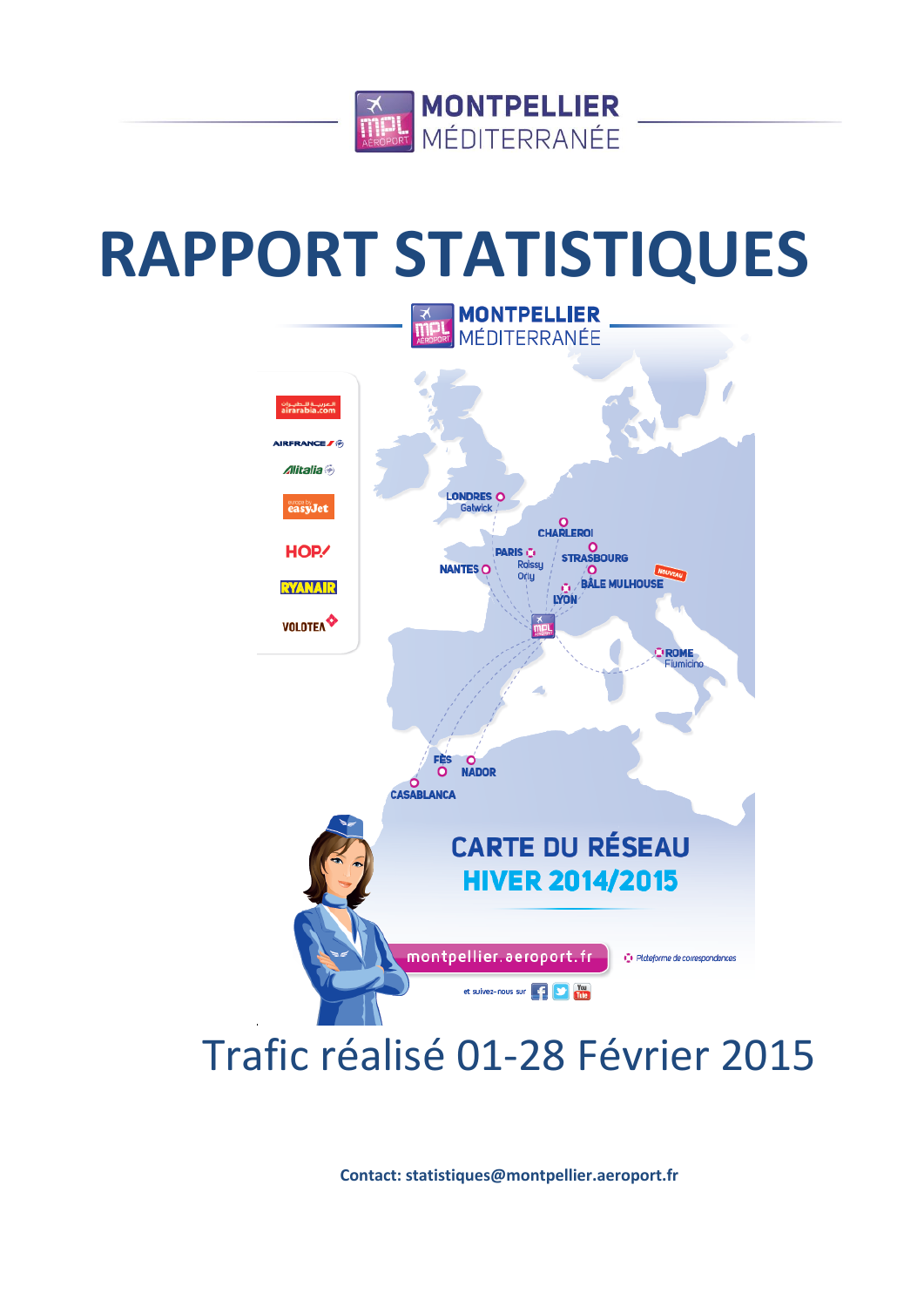## **TRAFIC COMMERCIAL**

|                             | Mois de : FÉVRIER |         |            | Cumul jusqu'au mois de : FÉVRIER |         |             |  |
|-----------------------------|-------------------|---------|------------|----------------------------------|---------|-------------|--|
|                             | 2015              | 2014    | Variation  | 2015                             | 2014    | Variation   |  |
| <b>Passagers:</b>           | 92 661            | 87 709  | 5,65%      | 184 384                          | 178 627 | 3,22%       |  |
| <b>LOCAUX:</b>              | 92 661            | 87 709  | 5,65%      | 184 359                          | 178 627 | 3,21%       |  |
| <b>NATIONAUX</b>            | 72 804            | 69 738  | 4,40%      | 147 172                          | 143 284 | 2,71%       |  |
| <b>Réguliers</b>            | 72 478            | 69 630  | 4,09%      | 146 423                          | 142 899 | 2,47%       |  |
| Non Réguliers               | 326               | 108     | 201,85%    | 749I                             | 385     | 94,55%      |  |
| <b>EUROPEENS</b>            | 14851             | 12 302  | 20,72%     | 27 008                           | 23 397  | 15,43%      |  |
| <b>Réguliers</b>            | 14 009            | 11 919  | 17,54%     | 25 862                           | 22 915  | 12,86%      |  |
| Non Réguliers               | 842               | 383     | 119,84%    | 1 1 4 6                          | 482     | 137,76%     |  |
| <b>INTERNATIONAUX</b>       | 5 006             | 5669    | $-11,70%$  | 10 179                           | 11 946  | $-14,79%$   |  |
| <b>Réguliers</b>            | 5 0 0 6           | 5 6 6 6 | $-11,65%$  | 10 179                           | 11 943  | $-14,77%$   |  |
| Non Réguliers               |                   | 3       | $-100,00%$ |                                  | 3       | $-100,00\%$ |  |
| <b>TRANSITS (ARRIVEES):</b> |                   |         |            | 25                               |         | 100,00%     |  |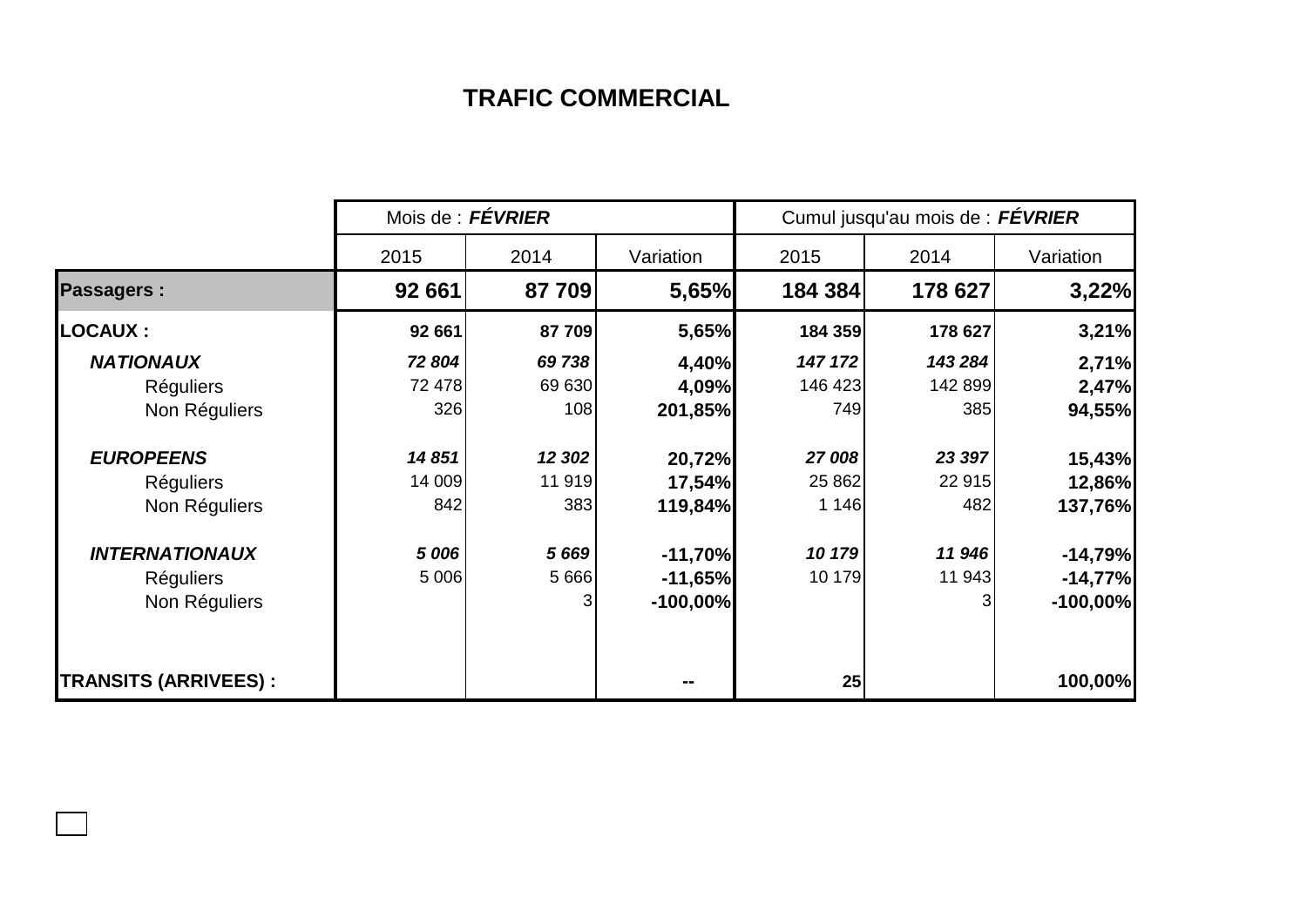#### **à fin FÉVRIER 2015 Comparatif Trafic Par Compagnies - 2015/14 Vols Réguliers et Non Réguliers**

|                                                     | février |         |                          | <b>TOTAL</b> |         |                          |
|-----------------------------------------------------|---------|---------|--------------------------|--------------|---------|--------------------------|
|                                                     |         |         | Variation                |              |         | Variation                |
|                                                     | 2014    | 2015    | 2015/14                  | 2014         | 2015    | 2015/14                  |
| <b>REGULIERS</b>                                    |         |         |                          |              |         |                          |
| <b>AIR ALGERIE</b>                                  |         |         | ۰.                       |              |         | ۰.                       |
| AIR ARABIA MAROC                                    | 5 6 6 6 | 5 0 0 6 | $-11,65%$                | 11 943       | 10 179  | $-14,77%$                |
| <b>AIR FRANCE</b>                                   | 58 503  | 62 649  | 7,09%                    | 119 957      | 127 221 | 6,06%                    |
| <b>ALITALIA</b>                                     | 1 0 1 8 | 882     | $-13,36%$                | 2 1 3 5      | 1642    | $-23,09%$                |
| <b>BRUSSELS AIRLINES</b>                            |         |         |                          |              |         |                          |
| <b>EASYJET</b>                                      | 6 0 5 4 | 6692    | 10,54%                   | 11 557       | 11 540  | $-0,15%$                 |
| <b>EASYJET SWITZERLAND</b>                          |         | 2 4 0 7 | 100,00%                  |              | 4514    | 100,00%                  |
| <b>EUROPE AIRPOST</b> (PAX EQUIPAGE)                |         |         | $\sim$                   |              |         | $\overline{\phantom{a}}$ |
| <b>GERMANWINGS</b>                                  |         |         |                          |              |         |                          |
| HOP!                                                | 9 3 3 9 | 5 8 2 7 | $-37,61%$                | 18 648       | 11 088  | $-40,54%$                |
| <b>KLM ROYAL DUTCH AIRLINES</b>                     |         |         | $\overline{a}$           |              |         | ÷.                       |
| <b>LUFTHANSA</b>                                    |         |         |                          |              |         |                          |
| <b>NORWEGIAN</b>                                    |         |         | $\sim$                   |              |         | ÷.                       |
| <b>ROYAL AIR MAROC</b>                              |         |         | $\overline{\phantom{a}}$ |              |         | --                       |
| <b>RYANAIR</b>                                      | 4 8 4 7 | 4 0 28  | $-16,90%$                | 9 2 2 3      | 8 1 6 6 | $-11,46%$                |
| <b>SCANDINAVIAN AIRLINES SYSTEM</b>                 |         |         |                          |              |         |                          |
| <b>TRANSAVIA</b>                                    |         |         | ÷.                       |              |         | ÷.                       |
| <b>VOLOTEA</b>                                      | 1788    | 4 0 0 2 | 123,83%                  | 4 2 9 4      | 8 1 1 4 | 88,96%                   |
|                                                     |         |         |                          |              |         |                          |
|                                                     |         |         |                          |              |         |                          |
| <b>NON REGULIERS</b>                                |         |         |                          |              |         |                          |
| <b>AIGLE AZUR</b>                                   |         |         | $\ddotsc$                |              |         | н.                       |
| <b>AIR ALGERIE</b>                                  |         |         | ÷.                       |              |         | ÷.                       |
| <b>AIR ARABIA MAROC</b>                             |         |         | $\sim$                   |              |         | ä.                       |
| <b>AIR CORSICA</b>                                  |         |         |                          |              |         |                          |
| <b>AIR EUROPA</b><br><b>AIR FRANCE</b>              |         |         | $\overline{\phantom{a}}$ |              |         | $\overline{\phantom{a}}$ |
| <b>AIR MEDITERRANEE</b>                             |         |         | $\overline{\phantom{a}}$ |              |         | $\overline{\phantom{a}}$ |
| <b>AIR NOSTRUM</b>                                  |         |         |                          |              |         |                          |
| <b>AIR VALLEE</b>                                   |         |         | $\overline{\phantom{a}}$ |              |         | $\overline{\phantom{a}}$ |
| <b>AIRLINAIR</b>                                    |         |         |                          |              |         | ٠.                       |
| <b>ALITALIA</b><br><b>ATLANTIQUE AIR ASSISTANCE</b> | 30      |         | ٠.<br>-100,00%           | 30           |         | ٠.<br>$-100,00%$         |
| <b>AVIATION DEFENSE SERVICE</b>                     | 26      | 4       | $-84,62%$                | 42           | 17      | $-59,52%$                |
| <b>BRIT AIR</b>                                     |         |         |                          |              |         |                          |
| <b>BRUSSELS AIRLINES</b>                            |         |         | ٠.                       |              |         | ٠.                       |
| <b>DENIM AIR</b>                                    |         |         |                          |              |         |                          |
| <b>EASTERN AIRWAYS</b><br><b>EASYJET</b>            |         |         | ۰.<br>$\ddotsc$          |              |         | ۰.<br>$\ddotsc$          |
| <b>EASYJET SWITZERLAND</b>                          |         |         | ÷.                       |              |         | ÷.                       |
| <b>EUROPE AIRPOST</b>                               |         |         | $\sim$                   |              |         | ä.                       |
| <b>GERMANWINGS</b>                                  |         |         |                          |              |         | --                       |
| HOP!                                                |         | 98      | 100,00%                  |              | 303     | 100,00%                  |
| <b>KLM ROYAL DUTCH AIRLINES</b>                     |         |         |                          |              | 71      | 100,00%                  |
| LUFTHANSA<br>NETJETS TRANSPORTES AEREOS             |         | 24      | 100,00%                  |              | 37      | 100,00%                  |
| <b>NORWEGIAN</b>                                    |         |         | н.                       |              |         | ۰.                       |
| PAN EUROPEAN AIR SERVICE                            |         |         | ÷.                       |              |         | ÷.                       |
| <b>REGIONAL Cie Européenne</b>                      |         |         | $\sim$                   |              |         | ä.                       |
| <b>ROYAL AIR MAROC</b>                              |         |         |                          |              |         |                          |
| <b>RYANAIR</b><br><b>SATA INTERNACIONAL</b>         |         | 542     | 100,00%                  |              | 681     | 100,00%                  |
| <b>SCANDINAVIAN AIRLINES SYSTEM</b>                 |         |         | $\overline{a}$           |              |         | ÷.                       |
| <b>SKY BRIDGE AIR</b>                               |         |         |                          |              |         |                          |
| <b>SUN AIR OF SCANDINAVIA</b>                       | 78      | 64      | $-17,95%$                | 205          | 64      | $-68,78%$                |
| TRANSAVIA                                           |         |         |                          |              |         |                          |
| <b>TRAVEL SERVICE AIRLINES</b>                      |         |         | ÷.                       |              |         | ÷.                       |
| TUNISAIR<br><b>TWIN JET</b>                         |         |         | ۰.                       |              | 7       | 100,00%                  |
| <b>VIP WINGS</b>                                    |         |         |                          |              |         |                          |
| <b>VLM AIRLINES</b>                                 |         |         | ۰.                       |              |         |                          |
| VOLOTEA                                             |         |         | ⊷                        |              | 29      | 100,00%                  |
| <b>XL AIRWAYS</b>                                   |         |         | $\overline{\phantom{a}}$ |              |         | ۰.                       |
|                                                     |         |         |                          |              |         |                          |
|                                                     |         |         |                          |              |         |                          |
|                                                     |         |         |                          |              |         |                          |
| <b>Autres Compagnies</b>                            | 360     | 436     | 21,11%                   | 593          | 686     | 15,68%                   |
|                                                     |         |         |                          |              |         |                          |
| <b>TOTAL REGULIERS</b>                              | 87 215  | 91 493  | 4,91%                    | 177 757      | 182 464 | 2,65%                    |
|                                                     |         |         |                          |              |         |                          |
| <b>TOTAL NON REGULIERS</b>                          | 494     | 1 1 6 8 | 136,44%                  | 870          | 1895    | 117,82%                  |
| <b>TOTAL GENERAL</b>                                | 87709   | 92 661  | 5,65%                    | 178 627      | 184 359 | 3,21%                    |

*COMPAGNIES AYANT DES VOLS REGULIERS ET NON REGULIERS*

| TOTAL AIR ALGERIE                  |         |         | --        |         |         | --        |
|------------------------------------|---------|---------|-----------|---------|---------|-----------|
| TOTAL AIR ARABIA MAROC             | 5 6 6 6 | 5 0 0 6 | $-11.65%$ | 11 943  | 10 179  | $-14.77%$ |
| <b>TOTAL AIR FRANCE</b>            | 58 503  | 62 649  | 7.09%     | 119 957 | 127 221 | 6,06%     |
| <b>TOTAL ALITALIA</b>              | 1 0 1 8 | 882     | $-13,36%$ | 2 1 3 5 | 1642    | $-23,09%$ |
| TOTAL BRUSSELS AIRLINES            |         |         | --        |         |         | --        |
| <b>TOTAL EASYJET</b>               | 6 0 5 4 | 6 6 9 2 | 10,54%    | 11 557  | 11 540  | $-0.15%$  |
| TOTAL FASYJET SWITZERLAND          |         | 2 4 0 7 | 100.00%   |         | 4514    | 100.00%   |
| <b>TOTAL GERMANWINGS</b>           |         |         | --        |         |         | --        |
| <b>TOTAL HOP!</b>                  | 9 3 3 9 | 5925    | $-36.56%$ | 18 648  | 11 391  | $-38,92%$ |
| TOTAL KLM ROYAL DUTCH AIRLINES     |         |         | --        |         | 71      | 100,00%   |
| <b>TOTAL LUFTHANSA</b>             |         |         | --        |         |         | --        |
| <b>TOTAL NORWEGIAN</b>             |         |         | --        |         |         | --        |
| TOTAL ROYAL AIR MAROC              |         |         | --        |         |         | --        |
| <b>TOTAL RYANAIR</b>               | 4 8 4 7 | 4 5 7 0 | $-5.71%$  | 9 2 2 3 | 8847    | $-4.08%$  |
| TOTAL SCANDINAVIAN AIRLINES SYSTEM |         |         | $- -$     |         |         | --        |
| <b>TOTAL TRANSAVIA</b>             |         |         | --        |         |         | --        |
| TOTAL VOLOTEA                      | 1788    | 4 0 0 2 | 123.83%   | 4 2 9 4 | 8 1 4 3 | 89.64%    |
|                                    |         |         |           |         |         |           |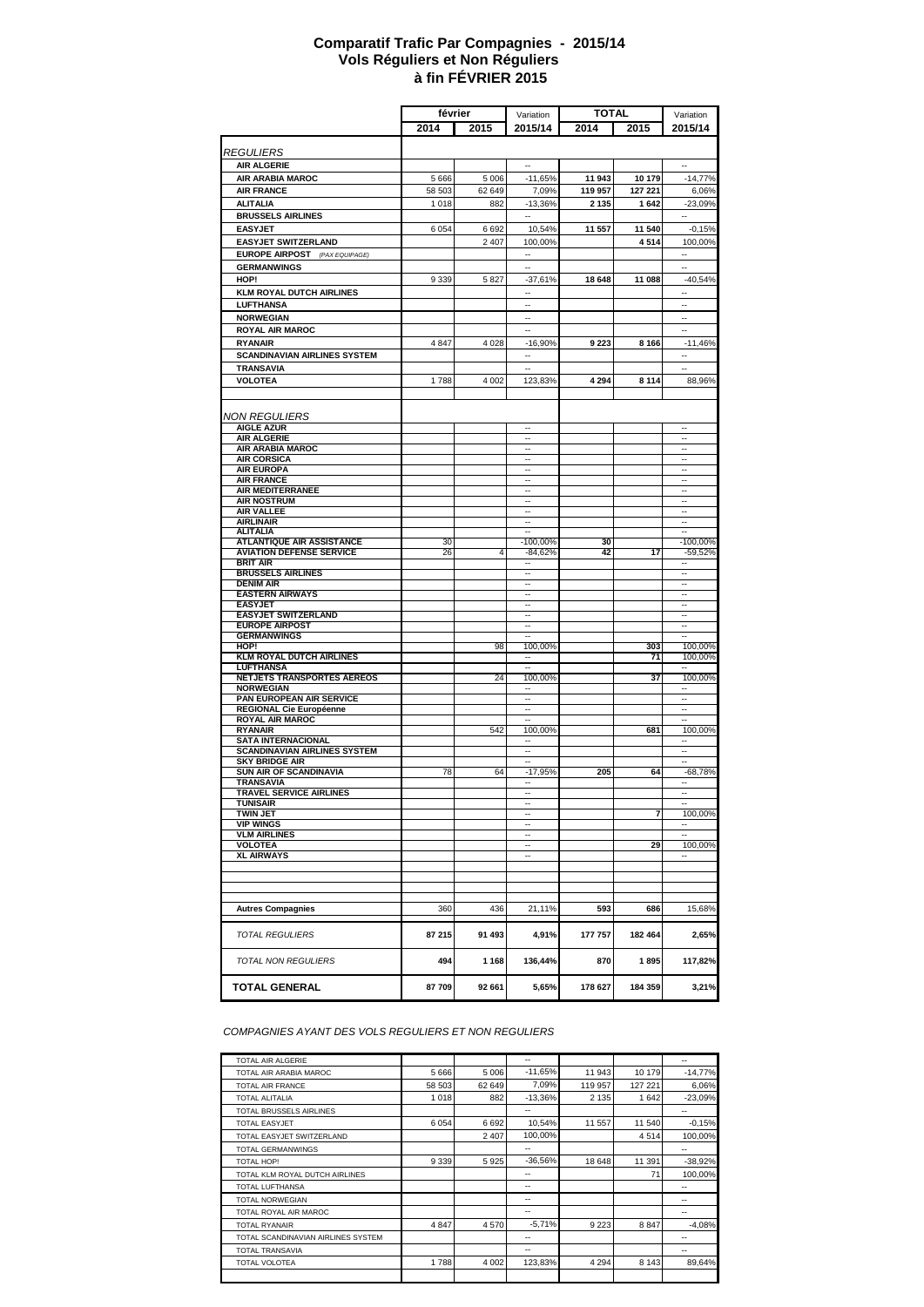### **COMPARATIF TRAFIC PAR DESTINATIONS ET NATIONALITES - 2015/14 à fin FÉVRIER 2015**

|                                                       | février |          | Variation                      | <b>TOTAL</b> |              | Variation                      |
|-------------------------------------------------------|---------|----------|--------------------------------|--------------|--------------|--------------------------------|
| <b>VILLES</b>                                         | 2014    | 2015     | 2015/14                        | 2014         | 2015         | 2015/14                        |
| <b>PARIS</b><br><b>PARIS Ch Gaulle</b>                | 26 440  | 28 516   | 7.85%                          | 56 340       | 58 922       | 4.58%                          |
| <b>PARIS ORLY OUEST (Air France)</b>                  | 32 063  | 34 141   | 6,48%                          | 63 617       | 68 307       | 7,37%                          |
| <b>PARIS LE BOURGET</b><br><b>PARIS ORLY (Autres)</b> |         | 18<br>98 | 100,00%<br>100,00%             | 30           | 111<br>98    | 270,00%<br>100,00%             |
| <b>TOTAL PARIS</b>                                    | 58 503  | 62773    | 7,30%                          | 119 987      | 127 438      | 6,21%                          |
| <b>NATIONAUX HORS PARIS</b>                           |         |          |                                |              |              |                                |
| <b>AJACCIO</b>                                        |         |          | н.                             |              |              | --                             |
| <b>BASTIA</b><br><b>BIARRITZ</b>                      |         | 3        | 100,00%<br>$\sim$              |              | 3            | 100,00%<br>Ξ.                  |
| <b>BORDEAUX</b>                                       |         |          |                                |              |              |                                |
| <b>BREST</b><br><b>CAEN</b>                           |         | 35       | 100.00%                        |              | 35           | 100,00%<br>$\sim$              |
| <b>CHALON VATRY</b>                                   | 28      |          | $-100,00%$                     | 56           |              | $-100.00\%$                    |
| LILLE<br><b>LORIENT</b>                               | 1856    | 64<br>30 | $-96,55%$<br>100,00%           | 3961         | 64<br>60     | $-98,38%$<br>100,00%           |
| <b>LYON</b>                                           | 1983    | 1535     | $-22.59%$                      | 3666         | 2598         | $-29,13%$                      |
| <b>METZ NANCY</b><br><b>NANTES</b>                    | 5631    | 7 2 6 7  | 29,05%                         | 11914        | 62<br>14 572 | 100,00%<br>22,31%              |
| <b>NICE</b>                                           |         |          |                                | 148          |              | $-100,00\%$                    |
| <b>PAU</b><br><b>RENNES</b>                           | 50      |          | $\overline{a}$<br>$-100,00%$   | 50           |              | $-100,00%$                     |
| <b>ST BRIEUC</b>                                      |         | 70       | 100,00%                        |              | 70           | 100,00%                        |
| <b>STRASBOURG</b>                                     | 1657    | 1 0 27   | $-38,02%$                      | 3416         | 2 1 7 5      | $-36,33%$                      |
|                                                       |         |          |                                |              |              |                                |
| <b>Autres Charters Nat.</b>                           | 30      |          | $-100,00%$                     | 86           | 95           | 10,47%                         |
| <b>TOTAL NATIONAUX HORS PARIS</b>                     | 11 235  | 10 031   | -10,72%                        | 23 297       | 19734        | $-15,29%$                      |
| <b>TOTAL NATIONAUX</b>                                | 69738   | 72 804   | 4,40%                          | 143 284      | 147 172      | 2,71%                          |
| <b>EUROPEENS</b>                                      |         |          |                                |              |              |                                |
| <b>AMSTERDAM</b>                                      |         |          | --                             |              | 75           | 100.00%                        |
| <b>BALE-MULHOUSE</b><br><b>BIRMINGHAM</b>             |         | 2 4 0 7  | 100,00%<br>۰.                  |              | 4514         | 100,00%<br>۰.                  |
| <b>BRISTOL</b>                                        |         |          | $\sim$                         |              |              | $\sim$                         |
| <b>BRUXELLES</b><br><b>BUDAPEST</b>                   | 6       | 277      | $-100,00%$<br>100,00%          | 6            | 277          | $-100,00%$<br>100,00%          |
| <b>CARDIFF</b>                                        | 30      |          | $-100,00%$                     | 30           |              | $-100,00%$                     |
| <b>CHARLEROI</b><br><b>COLOGNE</b>                    | 3 3 5 3 | 4 0 28   | 20,13%                         | 6344         | 8 1 6 6      | 28.72%                         |
| <b>COPENHAGUE</b><br><b>CRACOVIE</b>                  |         |          | $\overline{a}$                 | 324          |              |                                |
| <b>DUBLIN</b>                                         | 324     | 542      | $-100,00%$<br>100.00%          | 2            | 542          | $-100,00%$<br>27000.00%        |
| <b>DUBROVNIK</b><br><b>DUSSELDORF</b>                 |         |          | $\mathbf{u}$                   |              |              | $\overline{a}$                 |
| <b>EDIMBOURG</b>                                      |         |          | --                             |              |              | $\overline{\phantom{a}}$       |
| <b>FRANCFORT</b><br><b>FRANCFORT HAHN</b>             | 1494    |          | H<br>$-100,00%$                | 2879         |              | ÷.<br>$-100,00%$               |
| <b>FUNCHAL</b>                                        |         |          | $\overline{\phantom{a}}$       |              |              | $\sim$                         |
| <b>GENEVE</b><br><b>LEEDS</b>                         | 16      | 5        | $-68,75%$<br>$\sim$            | 16           | 19           | 18,75%<br>$\sim$               |
| <b>LISBONNE</b>                                       |         |          |                                |              |              |                                |
| <b>LONDRES GATWICK</b><br><b>LONDRES LUTON</b>        | 6054    | 6692     | 10,54%<br>$-100,00%$           | 11 557<br>7  | 11 540       | $-0,15%$<br>-100,00%           |
| <b>MADRID</b>                                         |         |          | --                             | 15           |              | $-100,00%$                     |
| <b>MALAGA</b><br><b>MALTE</b>                         |         |          | $\sim$<br>$\overline{a}$       |              |              | $\overline{\phantom{a}}$       |
| <b>MANCHESTER</b>                                     |         |          | $\sim$                         |              |              | $\sim$                         |
| <b>MUNICH</b><br><b>PALMA</b>                         |         |          | ۰.<br>$\overline{\phantom{a}}$ |              |              | $\overline{\phantom{a}}$       |
| <b>PORTO</b>                                          |         |          | $\overline{\phantom{a}}$       |              | 139          | 100.00%                        |
| <b>PULA</b><br><b>RHODES</b>                          |         |          | $\overline{\phantom{a}}$<br>۰. |              |              | $\overline{\phantom{a}}$<br>۰. |
| <b>ROME FIUMICINO</b>                                 | 1018    | 882      | $-13,36%$                      | 2 1 3 5      | 1642         | $-23,09%$                      |
| <b>ROTTERDAM</b><br><b>VARSOVIE</b>                   |         | 10       | 100,00%                        |              | 10           | 100,00%                        |
| <b>VENISE</b>                                         |         |          | −−                             |              | 4            | 100,00%                        |
| <b>ZURICH</b>                                         |         |          |                                |              |              |                                |
|                                                       |         |          |                                |              |              |                                |
| <b>Autres Charters Euro.</b>                          |         | 8        | 100.00%                        | 82           | 80           | $-2,44%$                       |
| <b>TOTAL EUROPEENS</b>                                | 12 302  | 14851    | 20,72%                         | 23 397       | 27 008       | 15,43%                         |
| <b>INTERNATIONAUX</b><br><b>AGADIR</b>                |         |          | $\overline{a}$                 |              |              |                                |
| <b>ALGER</b>                                          |         |          | $\sim$                         |              |              | $\overline{\phantom{a}}$       |
| <b>CASABLANCA</b>                                     | 2532    | 1815     | $-28,32%$                      | 5516         | 3679         | $-33,30%$                      |
| <b>DAKAR</b><br><b>DJERBA</b>                         |         |          | −−<br>$\overline{a}$           |              |              | $\overline{\phantom{a}}$<br>÷. |
| <b>FES</b><br><b>ISTANBUL</b>                         | 2079    | 2 2 0 1  | 5,87%<br>$\sim$                | 4 3 6 6      | 4455         | 2,04%<br>$\sim$                |
| JEDDAH                                                |         |          | $\overline{\phantom{a}}$       |              |              | ۰.                             |
| <b>MARRAKECH</b><br><b>MONASTIR</b>                   |         |          | $\overline{\phantom{a}}$<br>-- |              |              | $\sim$<br>$\sim$               |
| <b>NADOR</b>                                          | 1 0 5 5 | 990      | $-6,16%$                       | 2061         | 2045         | $-0,78%$                       |
| <b>ORAN</b><br><b>OSLO</b>                            |         |          | $-100,00%$<br>$\sim$           | 3            |              | $-100,00%$                     |
| <b>OUJDA</b>                                          |         |          | --                             |              |              |                                |
| <b>TANGER</b><br><b>TUNIS</b>                         |         |          | $\overline{a}$                 |              |              | $\overline{\phantom{a}}$       |
|                                                       |         |          |                                |              |              |                                |
|                                                       |         |          |                                |              |              |                                |
| <b>Autres Charters Inter.</b>                         |         |          | $\sim$                         |              |              | ÷.                             |
| <b>TOTAL INTERNATIONAUX</b>                           | 5669    | 5 0 0 6  | -11,70%                        | 11 946       | 10 179       | $-14,79%$                      |
| <b>TOTAL</b>                                          | 87709   | 92 661   | 5,65%                          | 178 627      | 184 359      | 3,21%                          |